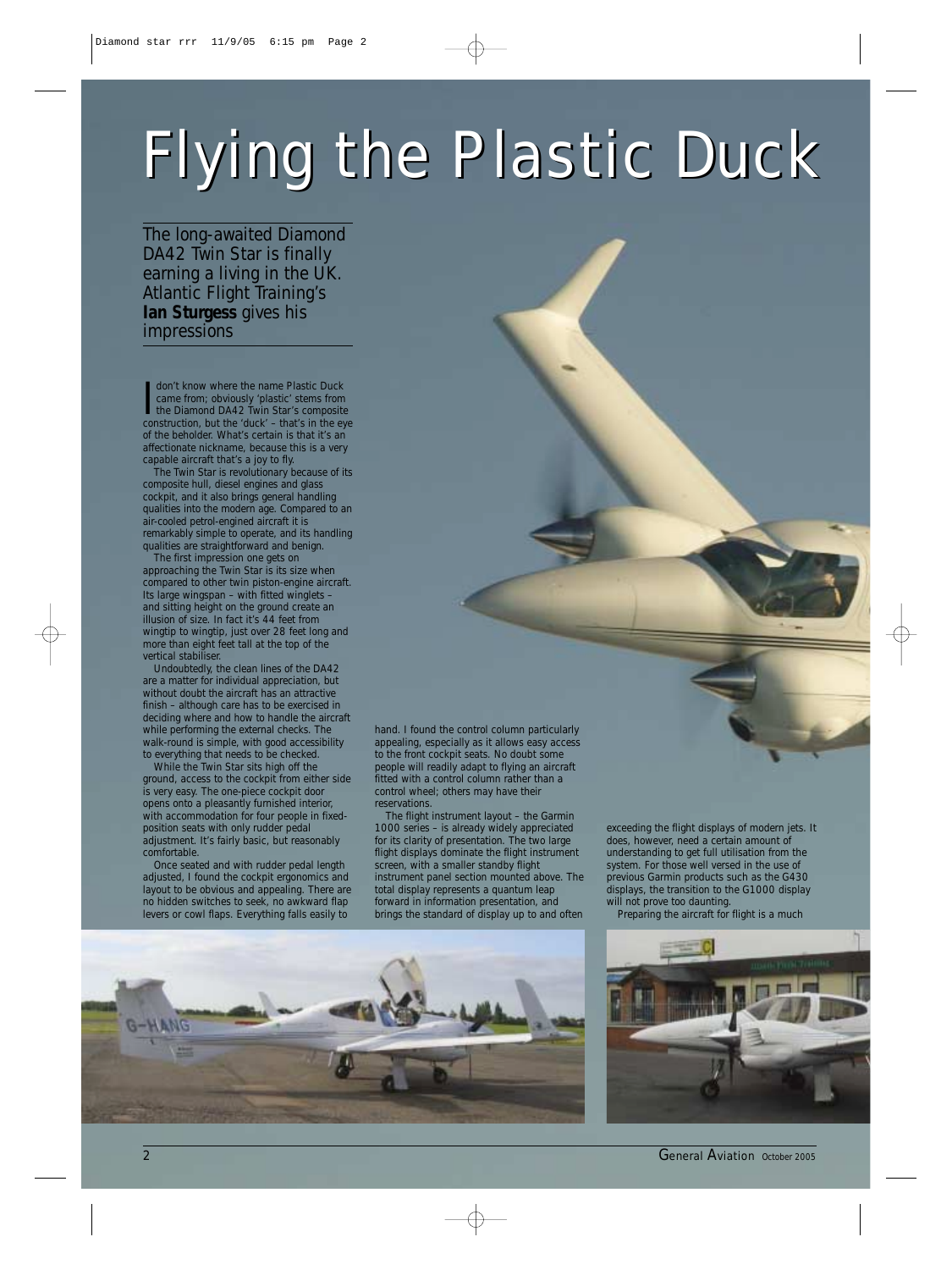

simpler and quicker exercise than for normal twin piston engine aircraft. The automatic engine controls have allowed the replacement of the multitude of engine and propellers levers by one throttle per engine. Additionally, incorporating a multi-sensor fault warning display within the flight display reduces the need for extensive check procedures on the ground prior to flight.

The two throttle levers fall to the pilot's right hand, while in front of them there are three smaller levers – the park brake and the cabin heat and air controls. Above them is a rudder trim wheel, with direction arrows for those who have to think about it. On the right, underneath the second flight display screen, there's a flap selector with three lights – one for up, one for approach flap with a 140kt limitation and one for landing flap, with a 113kt limit. Just above the pilot's right knee is the gear selector, with the manual gear selector to be pulled out beneath it.

Starting the engines is very similar to starting a diesel-engined car. Check the throttle is at idle, turn the engine master switch on and wait for the glow plug warning to clear, then turn the key.

The actual flying characteristics of the aircraft are not a great departure from other twins, performance being on a par, including single engine performance. The blue line speed is 82 knots, and the aircraft is said to be able to maintain height on one engine at max AUW. Stalling is positively benign, and classic. Flaps reduce the stalling speed, but the aircraft retains its

viceless characteristics at all flap settings. The big difference between this aircraft and older piston twins is the reduced fuel consumption. The fact that jet fuel is used, in this age of higher petrol prices, is a definite plus. Fuel capacity is good – the tanks hold 197 litres, and with the aircraft burning something around 60 litres an hour it's easily possible to fly two normal training flights between fill-ups. The lack of deice/anti-ice facilities is about to be addressed, eliminating most weather problems associated with normal winter flying. The provision of water cooled engines also removes another familiar winter operating problem, that of using a separate cabin heater. The heating arrangements are very similar to those fitted in cars, and as easy to operate.

Introducing the DA42 into flying training world exposes the aircraft into a harsher utilisation environment than that of the private owner. The Twin Star I'm describing, for instance, flies 130 hours a month in

*caption for ground shots in here first one shows canopy open in here in here in here in here in here in here in here in here in here in here in here*

pass

**TWIN STAR** 



*General Aviation October 2005* 



OE-YDA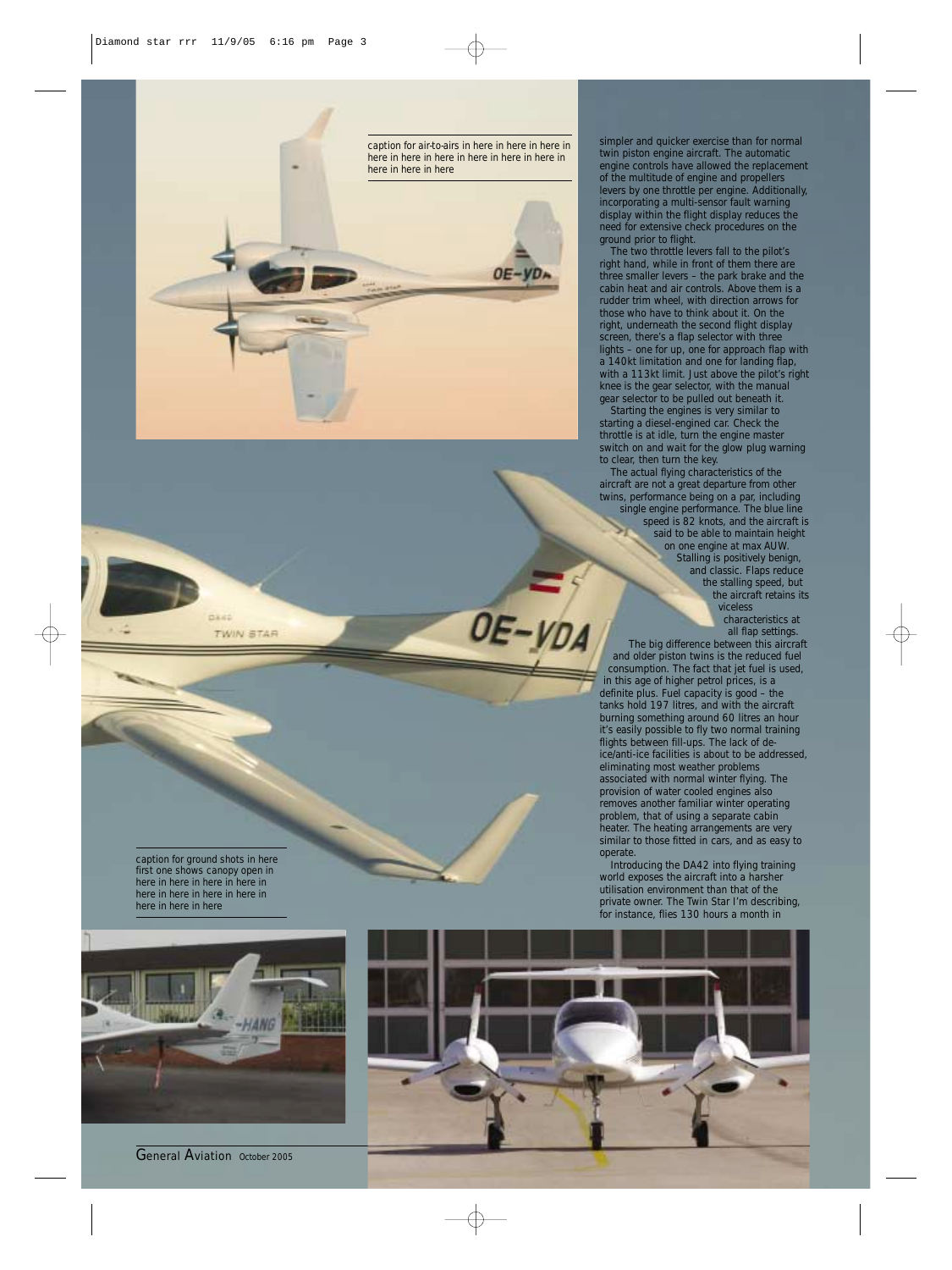

relatively short sorties. Expected difficulties of component failures have transpired, but niggling as these events are, the reliability of the aircraft is starting to show. Whilst the landing gear is of a rugged and forgiving construction, the readiness of tyres to flat spot on crosswind landings needing careful consideration.

Another unusual aspect is the design of the rudder pedals, which are very different in their application than other aircraft types – more akin to the accelerator on a car, they pivot

## **1/2 ADVERT Diamond aircraft**